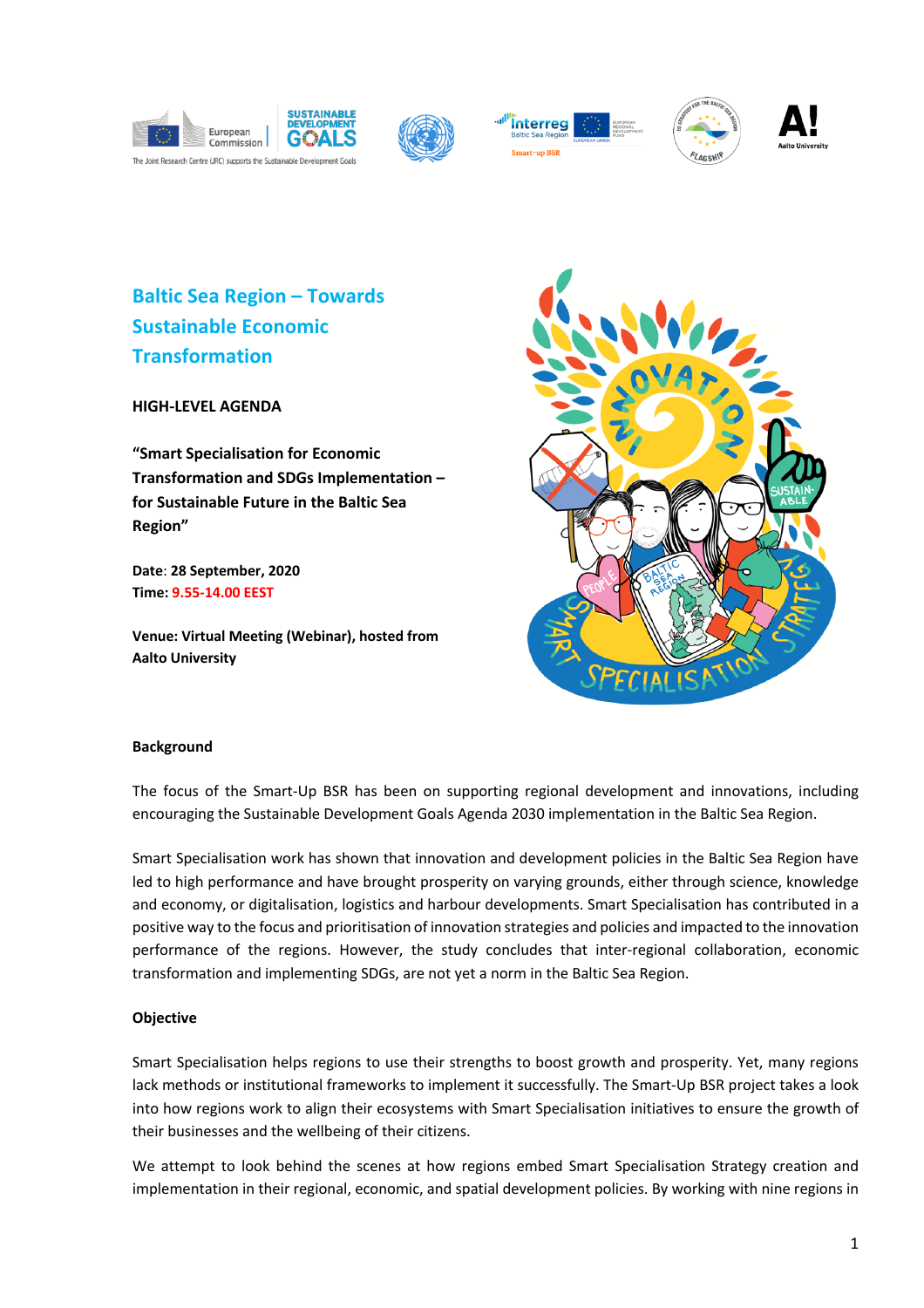each of the Baltic Sea Region countries we have intended to get an insight into how Smart Specialisation Strategy affects the future prospects of the regions.

# **Structure**

The morning part gives an overview of the context, state of play and recent developments followed by an interactive, moderated discussion. The agenda on the afternoon will focus on specific examples of the partners discussed issues and aim to learn from the experience gathered so far. Panels will also be followed by an interactive, moderated discussion – between the panellists and with a wider audience. This conference also acts as the stage for launching main contribution to the European Smart Specialisation Policy, by launching the book for helping understand the Smart Specialisation contributions in the Baltic Sea Regions.

# **Participation**

The virtual event will bring together speakers from the EU and the Baltic Sea Region and the Member States. It is directed in applying Smart Specialisation and science, technology and innovation in order to achieve SDGs, respond to the development challenges and contribute to the post-crisis's recovery and resilience in a sustainable and knowledge-based manner.

# **Key issues to focus**

- How the Baltic Sea Region innovation performance will be turned to smarter and greener crossregional solutions?
- How do Smart Specialisation strategies and processes drive sustainable and cross-regional economic transformation?
- How to make the Baltic Sea macro-region meaningful for youth, citizens, businesses etc.?

## **HIGH-LEVEL AGENDA Time: EEST**

### **10.00** *Opening Remarks*

**Maroš Šefčovič,** Vice President, Interinstitutional Relations and Foresight, European Commission **Paula Lehtomäki,** Secretary General, Nordic Council of Ministers **Markku Markkula,** Former President, European Committee of Regions (CoR) **Hosted by Taina Tukiainen**, Professor, Aalto University

### **10.30** *Policy Discussion on 'Sustainable Economic Transformation' in the Baltic Sea Region*

**Alessandro Rainoldi,** Head of Unit, Territorial Development, Joint Research Centre, European Commission **Reinar Kneifel-Haverkamp,** Director General for European and International Affairs, Ministry of Finance and European Affairs of the State of Brandenburg, Germany

**Sille Kraam**, Director**,** Economic Development in the Ministry of Economic Affairs and Communications, Estonia

**Gunars Ansins,** Deputy Chair, Development and Cooperation of Liepāja City Council**,** CoR Member**,** Latvia **Steen Bording Andersen,** Aarhus City Council Member, CoR Member, Denmark **Sari Rautio,** Vice Chair of the Board, Association of Finnish Municipalities, CoR Member, Finland

- **Moderated by Markku Markkula,** Former CoR President, President of the Board, Helsinki Region
- **11.20** *Launch of the Book 'Sustainable BSR Towards Economic Transformation by Smart Specialisation Strategies'*
- **11.35** *Virtual coffee break*